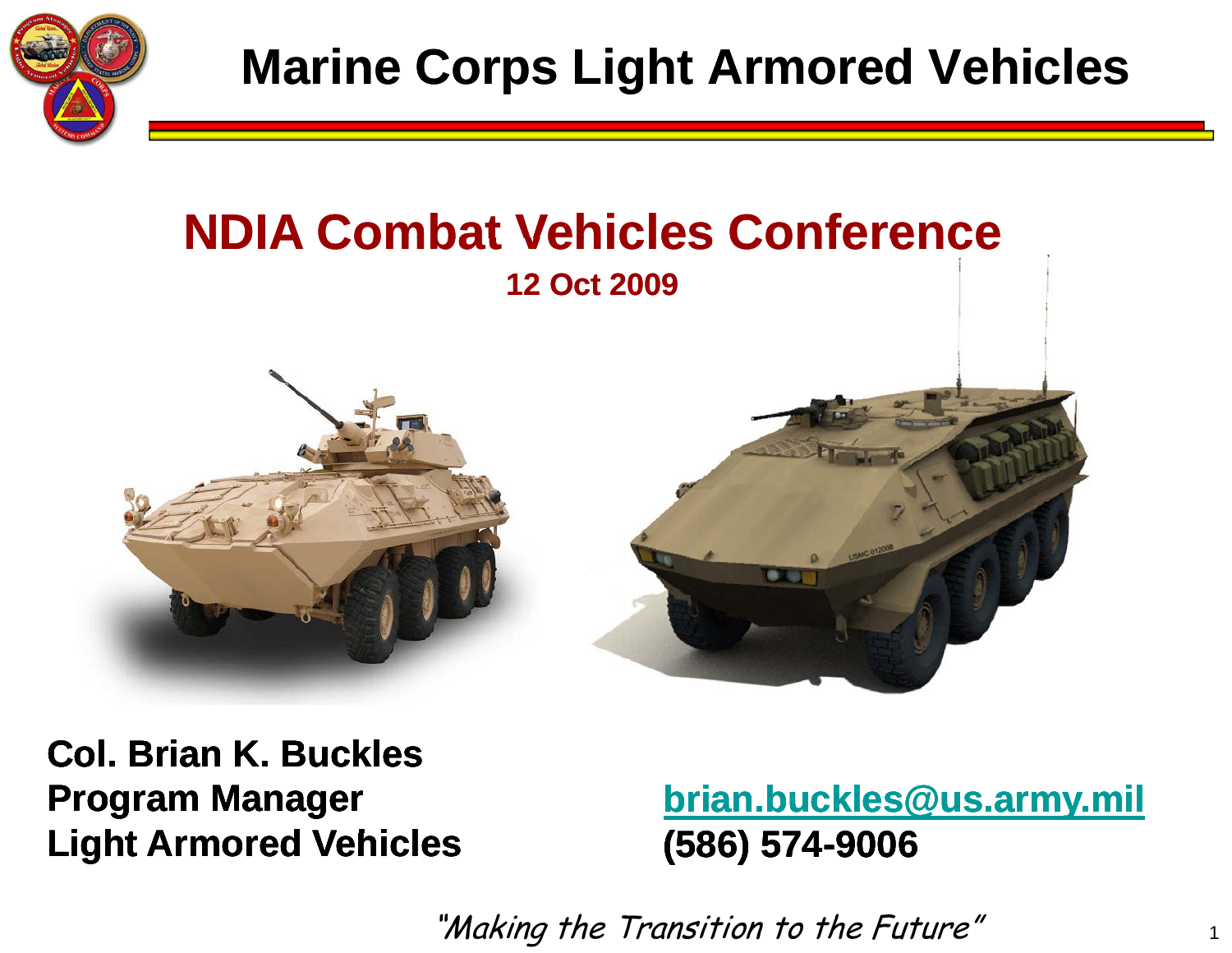

**PM LAV Mission** - Research, development, acquisition and life cycle support for USMC Light Armored Vehicle family of vehicles.

**Our Location** – MARCORSYSCOM program office supported by TACOM in Warren, Michigan



- **LAV – in the Light Armored Reconnaissance Battalion in Reconnaissance Battalion**.
	- Conduct reconnaissance, security, and economy-of-force operations, limited offensive or delaying operations that exploit the unit's mobility and firepower.
	- •Eight-wheeled armored combat vehicle with a 25-year history to remain in service until to 2025 and possibly beyond.



#### $\blacksquare$  MPC – will reside in the Amphibious Assault Battalion.

- $\bullet$  Provide armor-protected mobility for infantry battalion maneuver task forces. 2 MPCs will lift a reinforced rifle squad.
- $\bullet$  The MPC program balances vehicle performance, protection, and payload attributes.

#### "Making the Transition to the Future"  $\frac{1}{2}$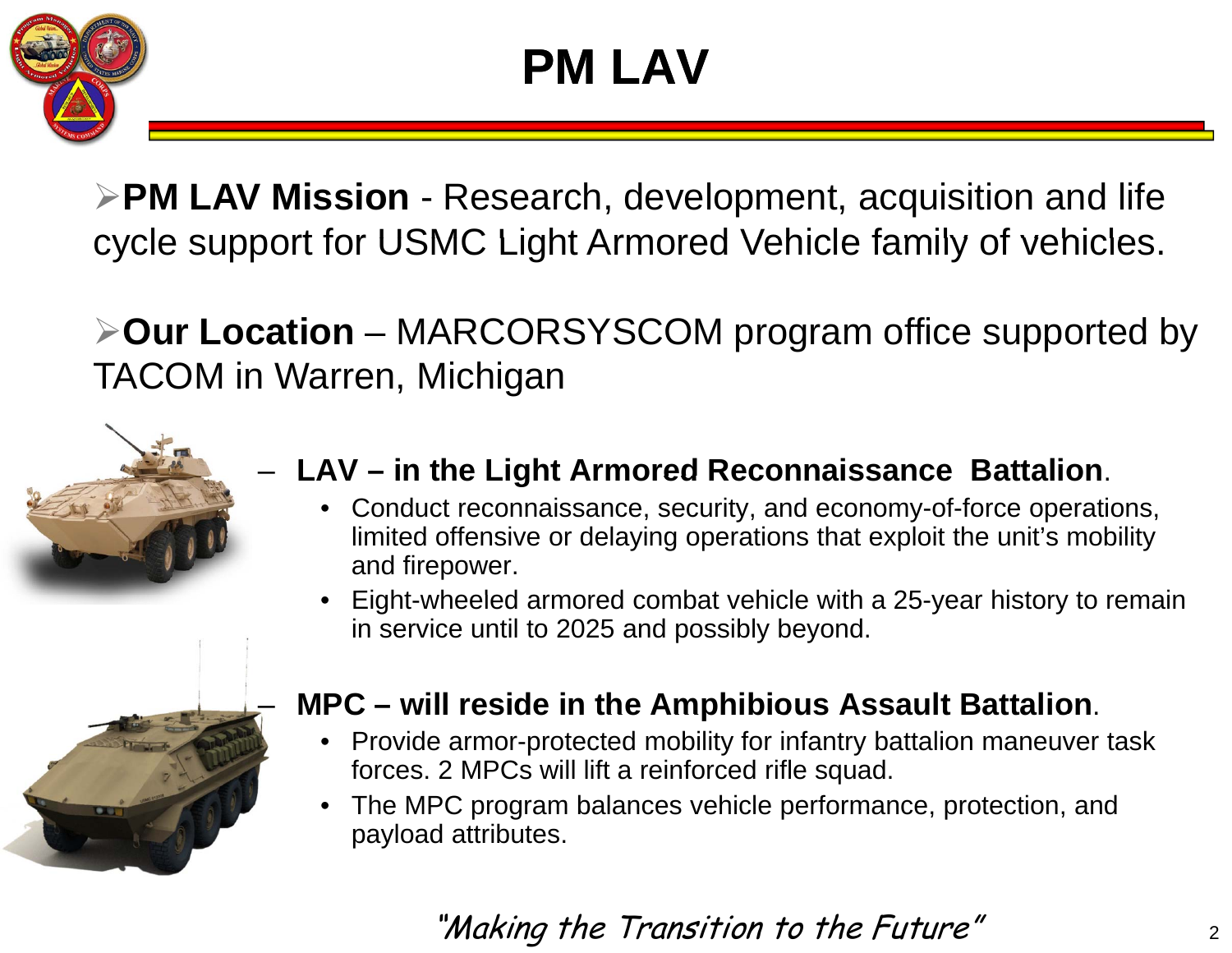

### **Funded Programs**

- and the state of the LAV-C2 Upgrade - Moving towards Milestone-C.
- LAV-AT Upgrade -- Moving towards Milestone-B.
- –OIF Upgrades, A2 Upgrade, LAV Re-Procurement- Fielding.
- **Links of the Common** LAV Survivability Upgrades - Part II

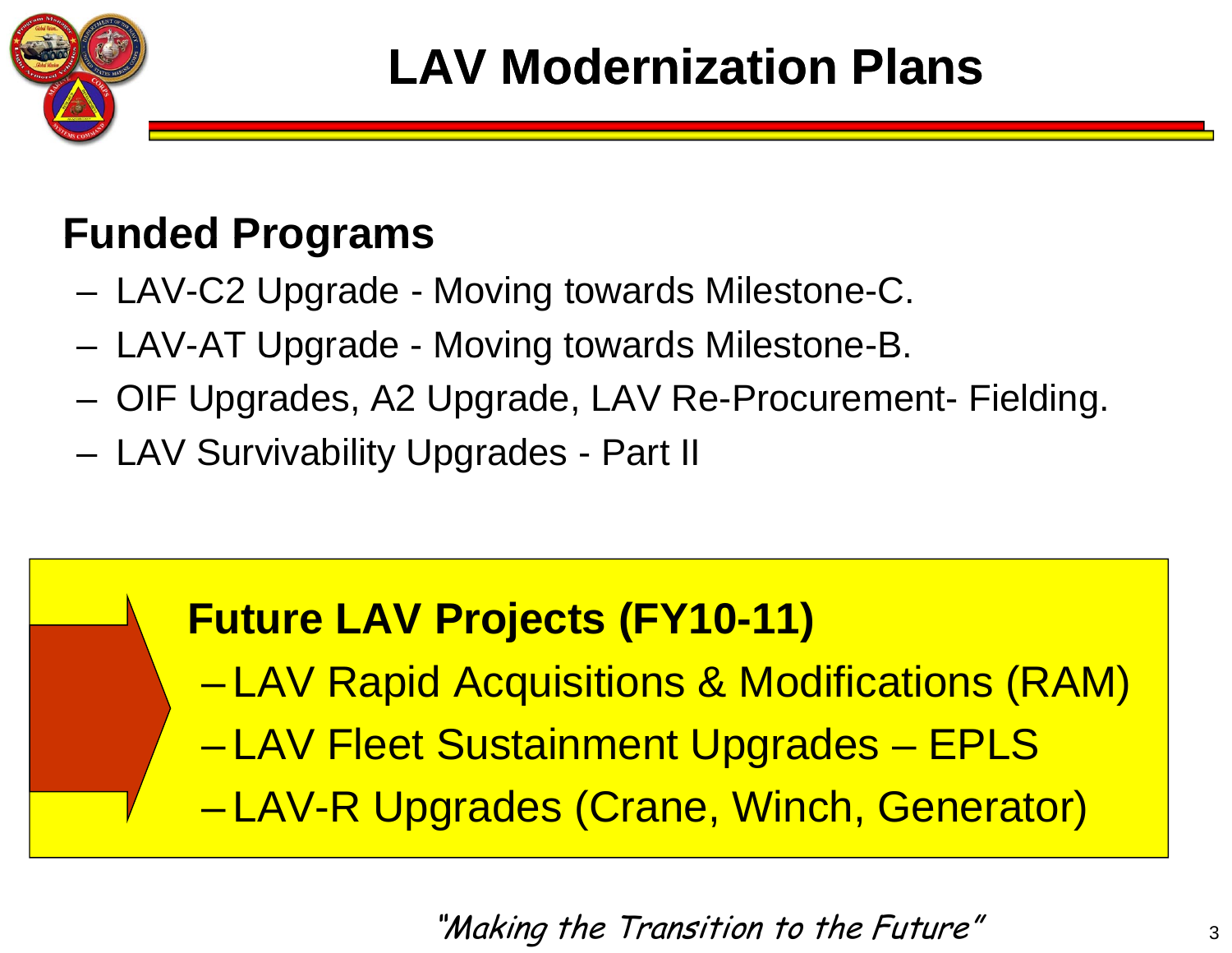

### **Past RAM Projects**









ALL PROJECTS COME OUT THROUGH: **Federal Business Opportunities** *www.FedBizOpps.gov*





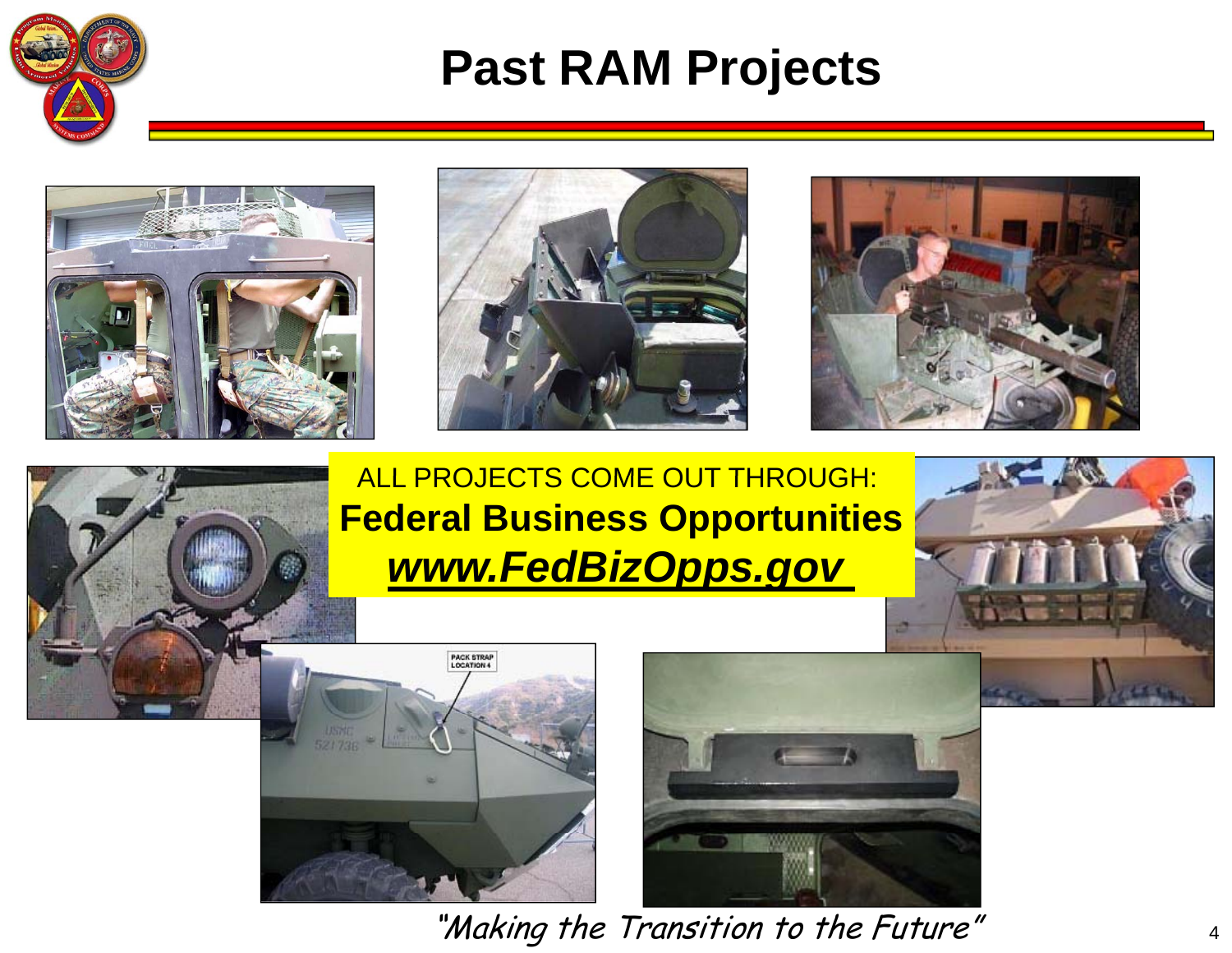

# **LAV Survivability Upgrade – Part II**

- •**Incorporate** *Floor Spall Liner*
- • *Protection or Relocation of Fuel Tank*
- • **Incorporate** *Mine Blast Resistant Seating* **where possible**
	- LAV-25
		- VC and Gunner
		- Scouts
	- Mission Role Vehicles
		- VC and staff locations
	- Driver cannot be suspended but will need a reinforced seat and leg protection



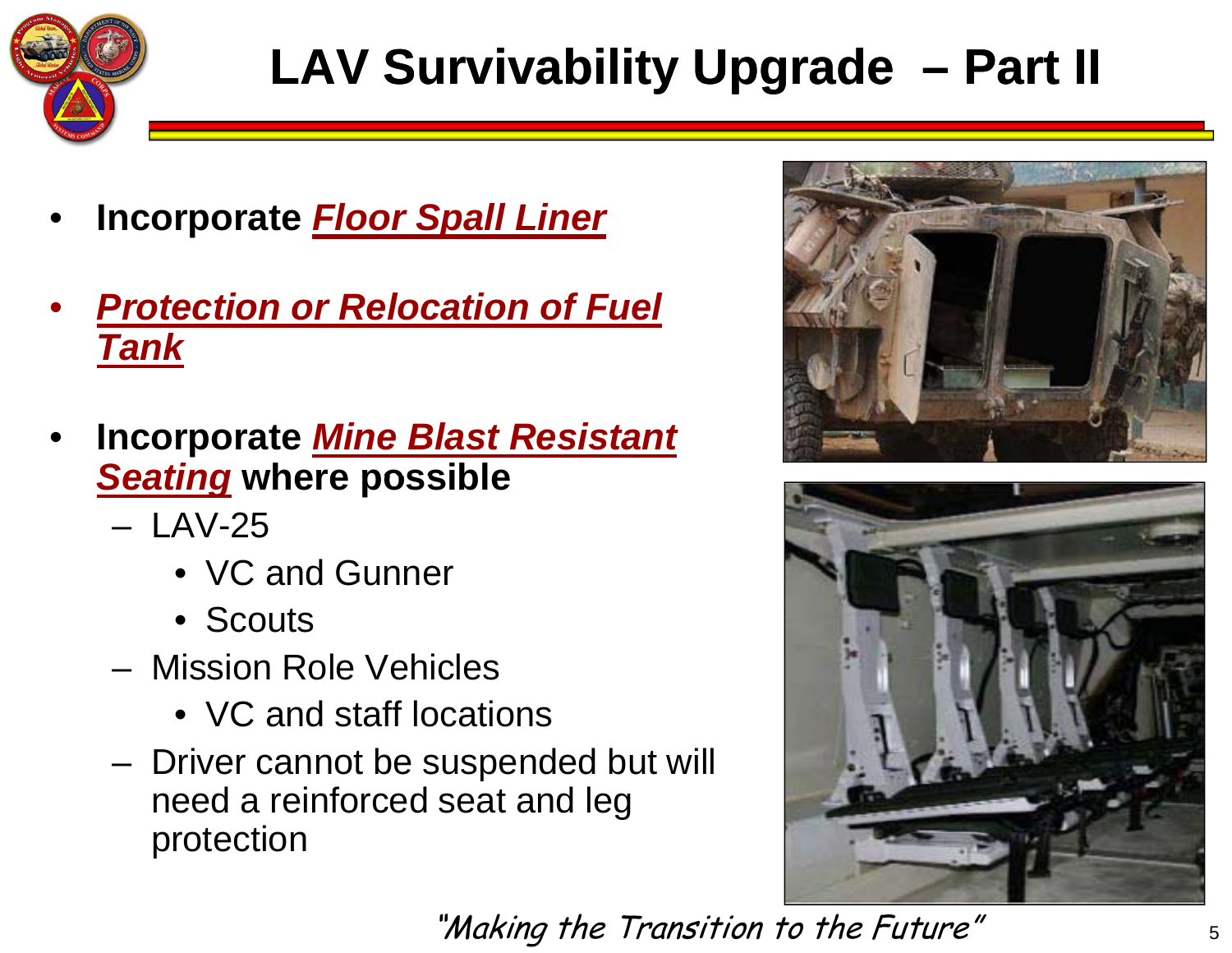

- •**USMC LAV projected to remain** *in service until 2025*
- $\bullet$  **LAV family of vehicles must remain:**
	- $\mathcal{L}_{\mathcal{A}}$  , and the set of the set of the set of the set of the set of the set of the set of the set of the set of the set of the set of the set of the set of the set of the set of the set of the set of the set of th *Effective* in the face of increasing threat capabilities
	- *Supportable* in the face of increasing age (CBM+ & Obsolescence are growing issues)
- • **The challenge:** *How much survivability, lethality and mobility*  can be packed into an air-transportable, swim-capable LAV?
	- **Near Future:**
		- **LAV RAM projects**
		- **LAV Survivability Upgrades**
		- **LAV Sustainment Upgrades**

"Making the Transition to the Future"  $6<sub>6</sub>$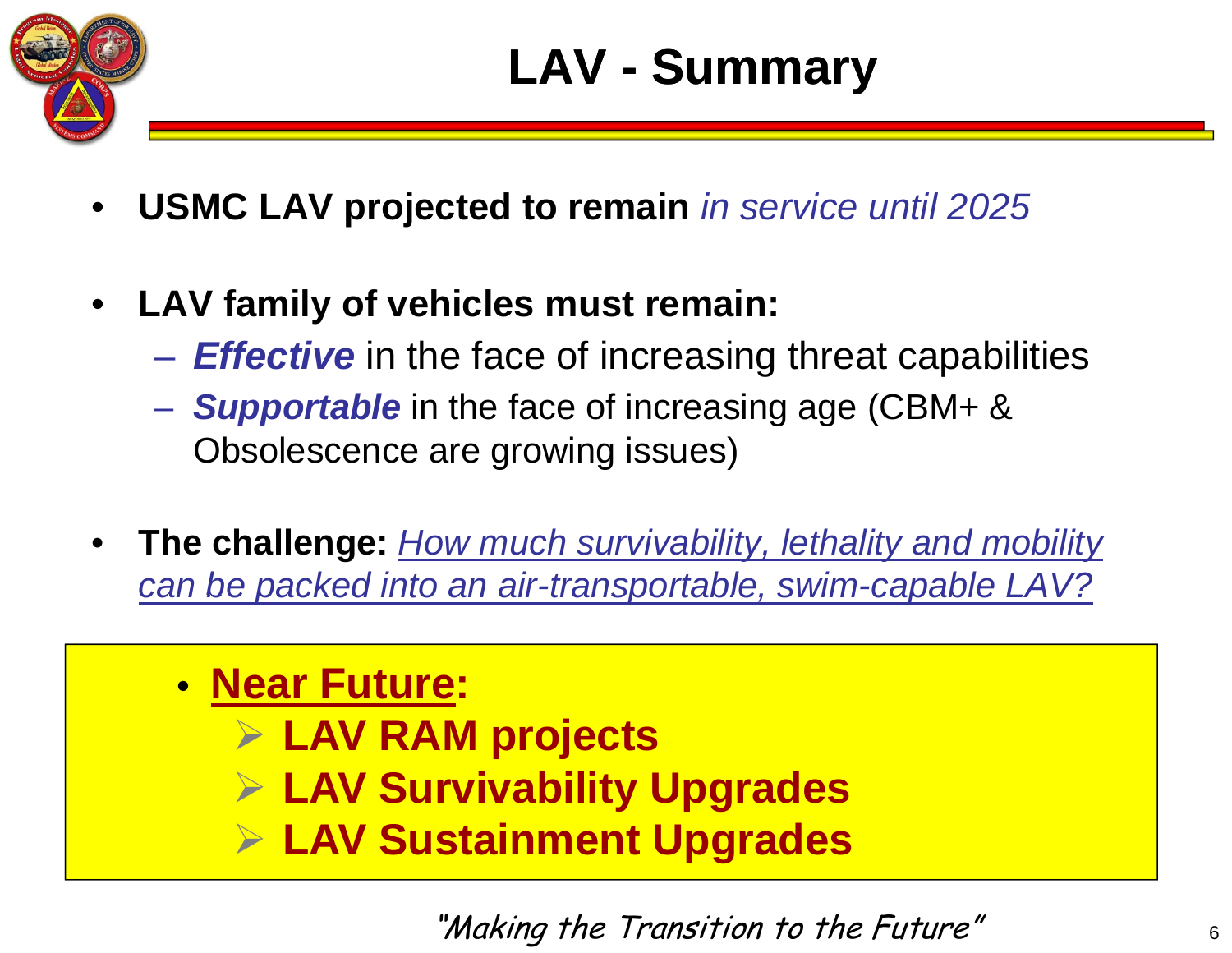

## **Marine Personnel Carrier (MPC)**

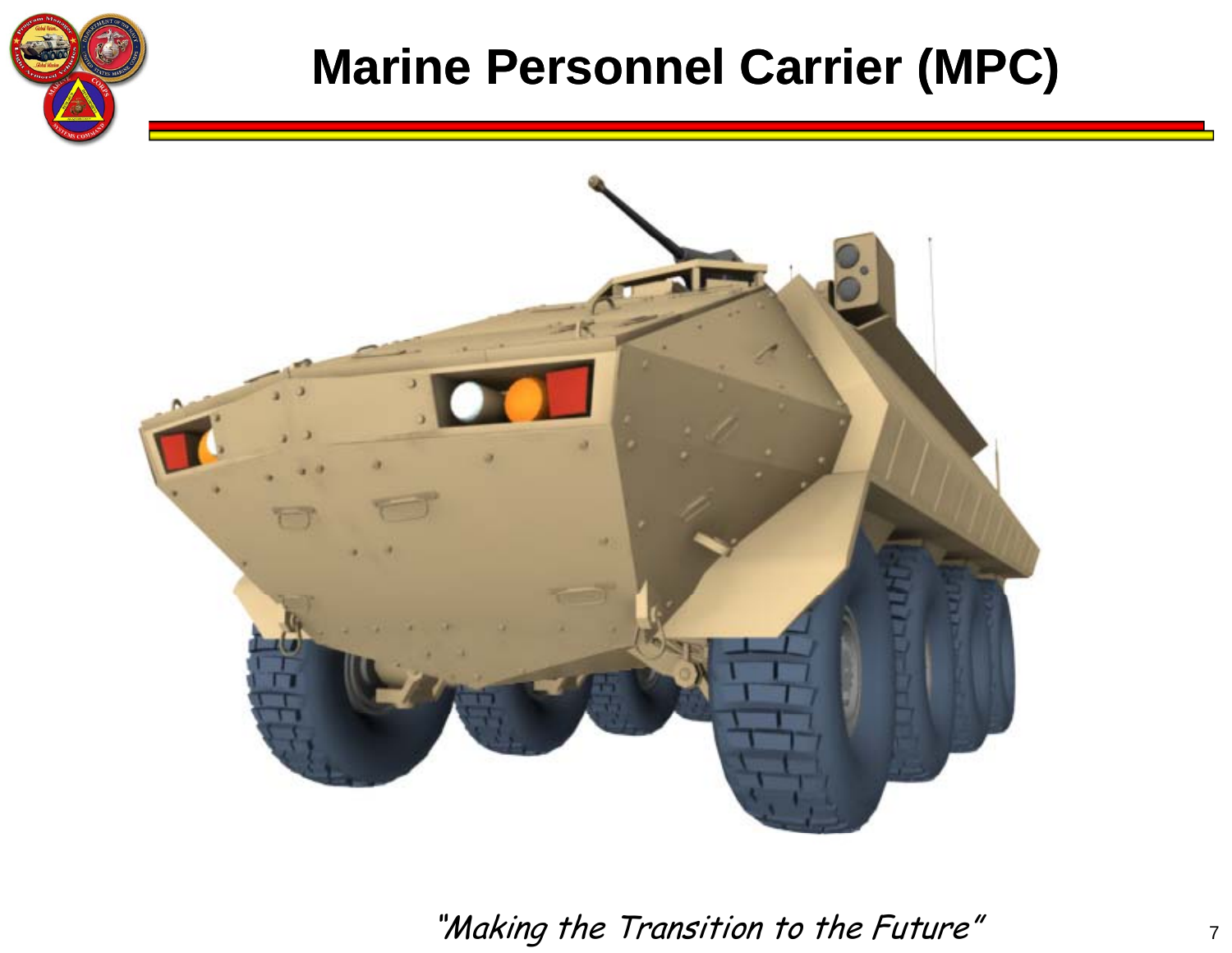

# **Where Does the MPC Fit?**

#### Marine Corps future triad of tactical mobility





- • The MPC, as the medium capability category platform, provides <sup>a</sup> bridge in capability between the EFV and JLTV and a balance between the performance, protection and payload attributes.
- • The MPC is an expeditionary armored personnel carrier ‐ ideal for irregular warfare ‐ yet effective across the full range of military operations, providing armor‐ protected mobility for infantry battalion maneuver task forces.
- •The MPC family of vehicles includes the baseline <u>Personnel Carrier</u> and two supporting mission role variants: a Command & Control variant and a Recovery & Maintenance variant.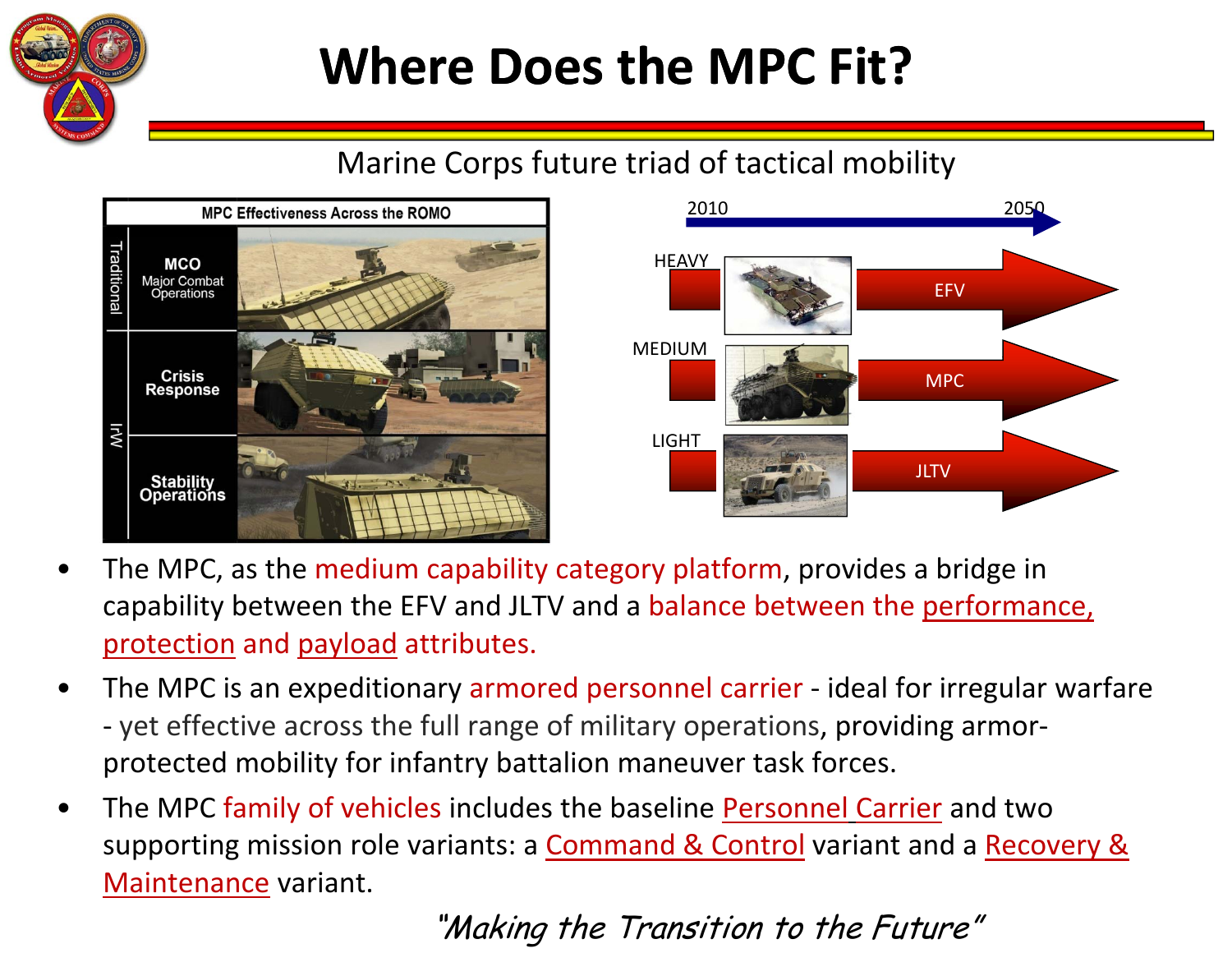

## **Marine Personnel Carrier (MPC) Pre-MS A: The Near Future...**

- **Currently working with ONR to mature technologies that need to be integrated on the MPC**
	- **Advance Lightweight Armor** Materials/ **Technologies**
	- *Advanced Seat Technology* for blast resistance, shock mitigation and roll-over protection
	- *Active Protection System*
	- On-Board Vehicle Power for *exportable power*
	- *Fuel Efficiency* & Battlefield Powe r
	- *Advanced Suspension*

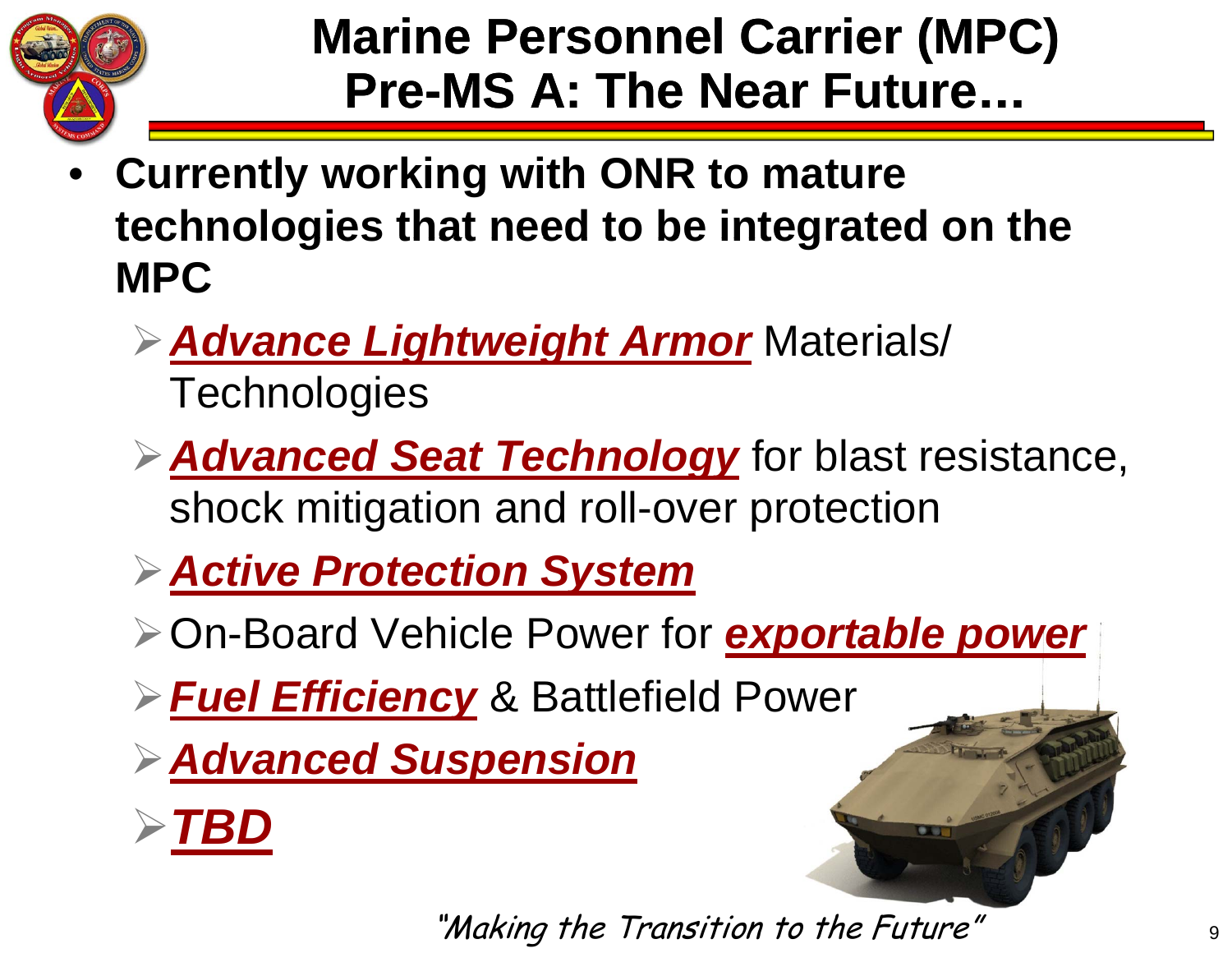

The MPC technology demonstrator vehicle will address:

- -Mobility (Powerpack, drivetrain, suspension system )
- -- Survivability (hull shape, armor, weight effects on mobility)
- Electrical power generation, management and distribution
- C4ISR integration
- -Vehicle health monitoring (data bus architecture and capacity)

Nevada Automotive Test Center (NATC): Designer and Integrator